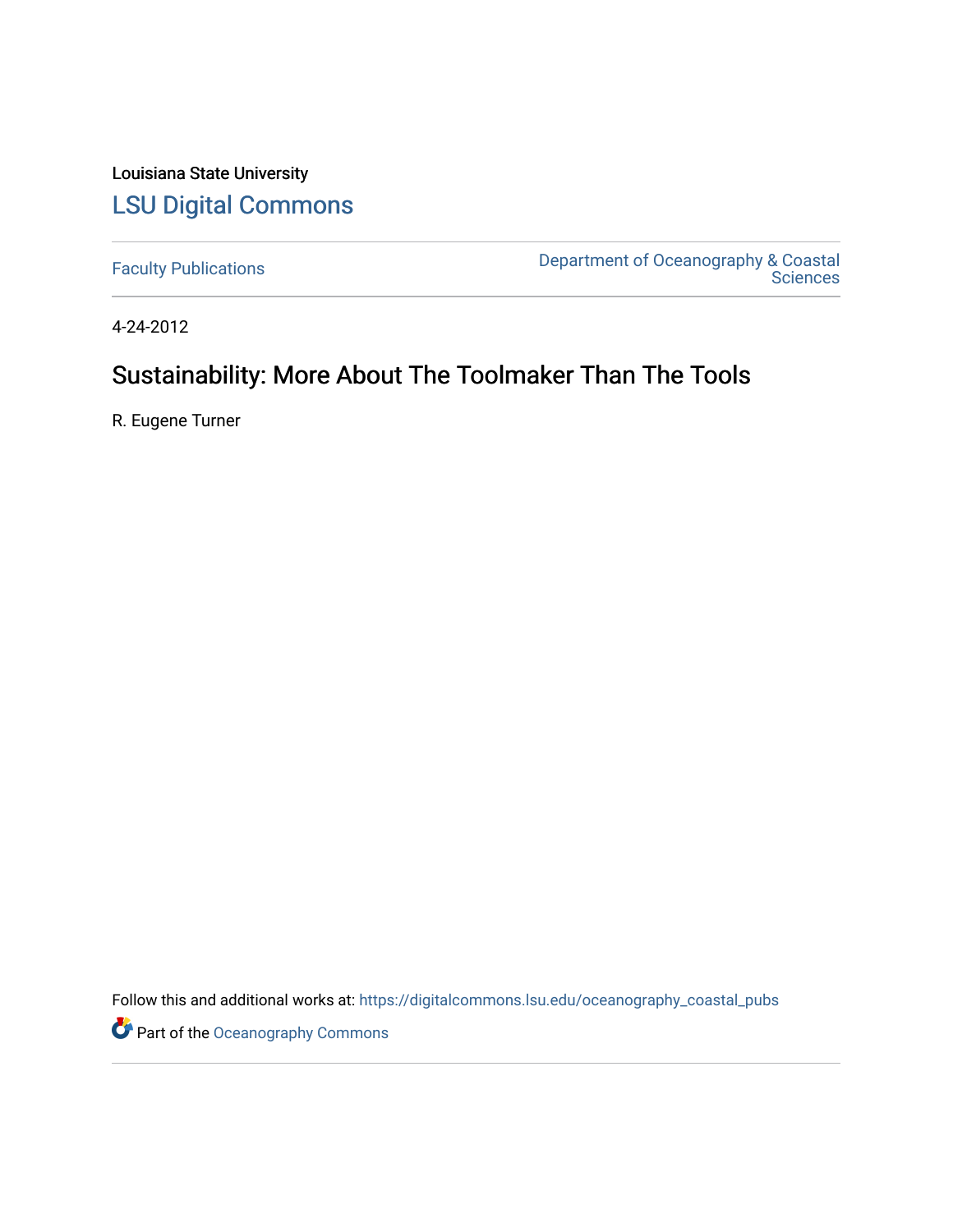# **Sustainability: More About the Toolmaker than the Tools**

 **R. Eugene Turner** 

 **Abstract** A sustainable system is not necessarily a high-quality one, but it could be. We could, for example, "survive" on the desperate edge, as the remnants in a self-fouled and deteriorating environment. Why won't a future sustainable system be just another industrial model of mass efficiency and throughput? Perhaps the incompatible outcomes are a choice between the sometimes nearly invisible civilizing aspects of culture nurturing respect, equality, and cooperation on one hand, and the greed and self-indulgences undermining social tolerance, empathy, and cooperation that ends up promoting violence and dehumanization. The human heritage is subtle, indestructible, and worth nurturing if we want that hospitable sustainable system. But, assuming that a kind of social osmosis will be sufficient to sustain justice and fairness is wrongheaded and dismisses the historical examples. A new cultural narrative is needed to override the maladaptive dissonance preventing formation of sustainable systems. This narrative will be anchored in personal initiatives, incorporates an appreciation of our evolved heritage, and is informed by intentional social learning within groups and occasional social punishment.

 **Keywords** Humane sustainable systems • Cooperation • Altruism • Social learning • Governance • Societal behavior

### **Our Heritage**

 A Talmudic saying: "No one is the owner of his instincts; but controlling them, that is civilization" (Elie Wiesel, New York Times, 21 May 2011).

R.E. Turner  $(\boxtimes)$ 

Department of Oceanography and Coastal Sciences, Louisiana State University, Baton Rouge, LA 70803, USA e-mail: euturne@lsu.edu

M.P. Weinstein and R.E. Turner (eds.), *Sustainability Science: The Emerging Paradigm* 415 *and the Urban Environment*, DOI 10.1007/978-1-4614-3188-6\_20, © Springer Science+Business Media, LLC 2012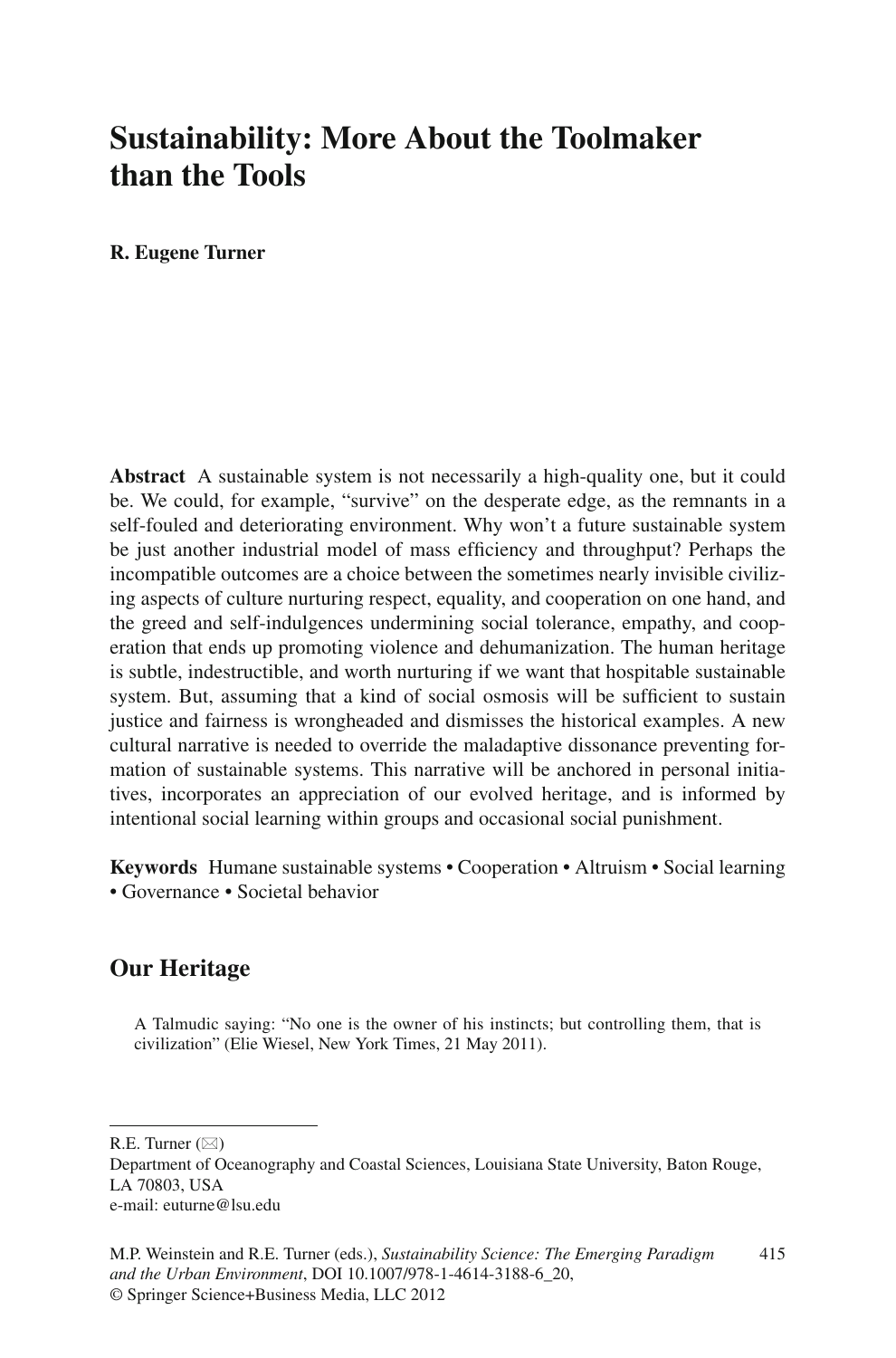When human beings lose their connection to nature, ... then they do not know how to nurture their environment healing our society goes hand in hand with healing our personal, elemental connection with the phenomenal world (Chögyam Trungpa, Founder, Naropa University).

 Imagine looking through the windows of your building and seeing something move on the prairie—yes, just over there. Maybe you can see the First Nation hunter put on a wolf or buffalo skin? He crawls for hours through the Blue Stem prairie under a hot sun collecting cat burrs in his hair, breathing dust, and accumulating small nicks to his skin as he follows the ambling bison herd (Fig. 1). The hunter



 **Fig. 1** "Buffalo Hunt in Wolf Masks" by George Catlin (1832) in the upper Missouri River (Original Painting held in Smithsonian American Art Museum, Washington, DC)

wants to be near a skittish 2,000-lb bull that could easily kick the femur out of his skin, or rumble away with 5,000 other buffalo—all because a hawk screeches. The hunter might use a bow and arrow at 3 m, or perhaps he puts a short spear through the animal's tough underbelly—it is a strong thrust under the ribs and into the soft heart. He twists and rams it in and out rapidly using both hands, draining the cardiac pump of its life force. The animal bellows, falls to its knees and then on its side, heaves a last breath, and stares at the sky. The hunter makes sure that the bull is dead then gives thanks, and washes in a creek, being mindful of what has just happened. There is a grassy-dry-matted-furred buffalo-coat smell to the hide as flies land on the dried blood. The carcass is processed on site. There is food for a week and raw materials for clothing and tools.

 This day was once part of living closely, and deeply, within the natural world. There are no buffalo herds roaming the Plains today and the trails are straight and paved. Brick and lumber frame the windows you are looking through. There are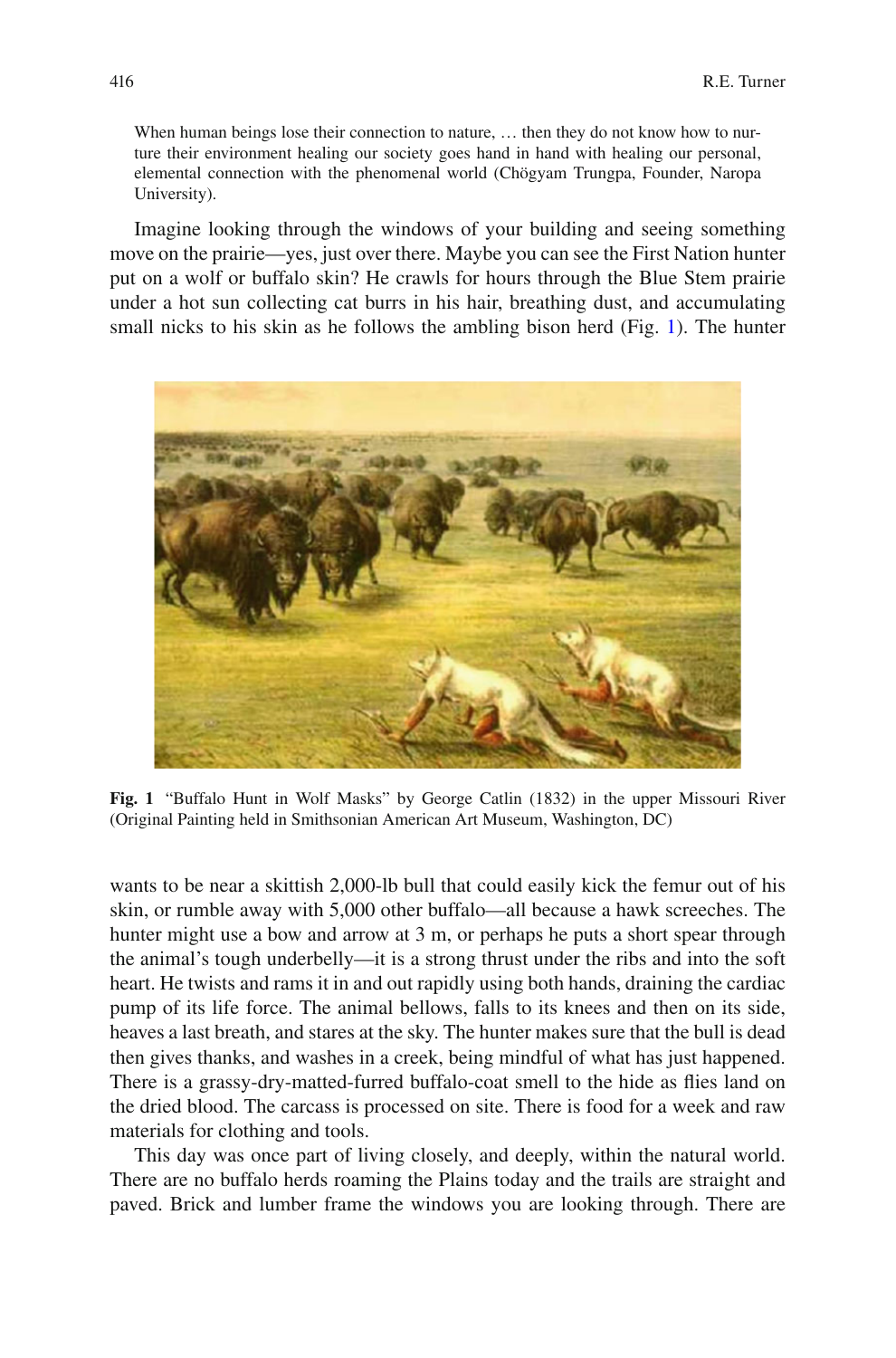electrical wires behind the walls. Was this a mirage? Did it really happen? If it did happen, then what remains?

 Our hominoid ancestors may have been forest dwellers 6–8 million years ago, and *Homo sapiens* as early as 200,000 years ago, and most likely originating in Africa.<sup>1</sup> They came to North America 10,000 years ago—that is, about 600–700 generations ago. The senses were used and appreciated to survive, and not *just* survive, but to form communities with relationships that could be quite touching. The Neanderthals, for example, buried their dead in a grave of flowers. People thanked their animated world for blessings, painted cave walls with graceful imagery (Fig. 2), and had a sense of proportion and color and design in their clothing and cook ware. Cloth reminders were hung on trees to recognize spirits in ways that seem strange to modern people. Yes, survival required hard work and risk and there were mortalities. Survival happened within the context of the whole set of experiences that were totally dependent on the physical and mental senses. It was fully a



 **Fig. 2** Three horses facing each other in a Chauvet Pont d' Arc cave painting. The sensuous lines, shading, and posture were drawn 30,000–32,000 years BCE. *Source* : [http://www.](http://www.metmuseum.org/toah/hd/chav/hd_chav.htm) [metmuseum.org/toah/hd/](http://www.metmuseum.org/toah/hd/chav/hd_chav.htm) [chav/hd\\_chav.htm](http://www.metmuseum.org/toah/hd/chav/hd_chav.htm) 

 <sup>1</sup> Fossil records suggest modern humans emerged in sub-Saharan Africa about 200,000 years ago, but their dispersal is thought to have begun about 70,000 years ago and resulted in very little inbreeding with the Neanderthals. The earliest evidence of modern humans appears in Australia, dating to about 50,000 years ago.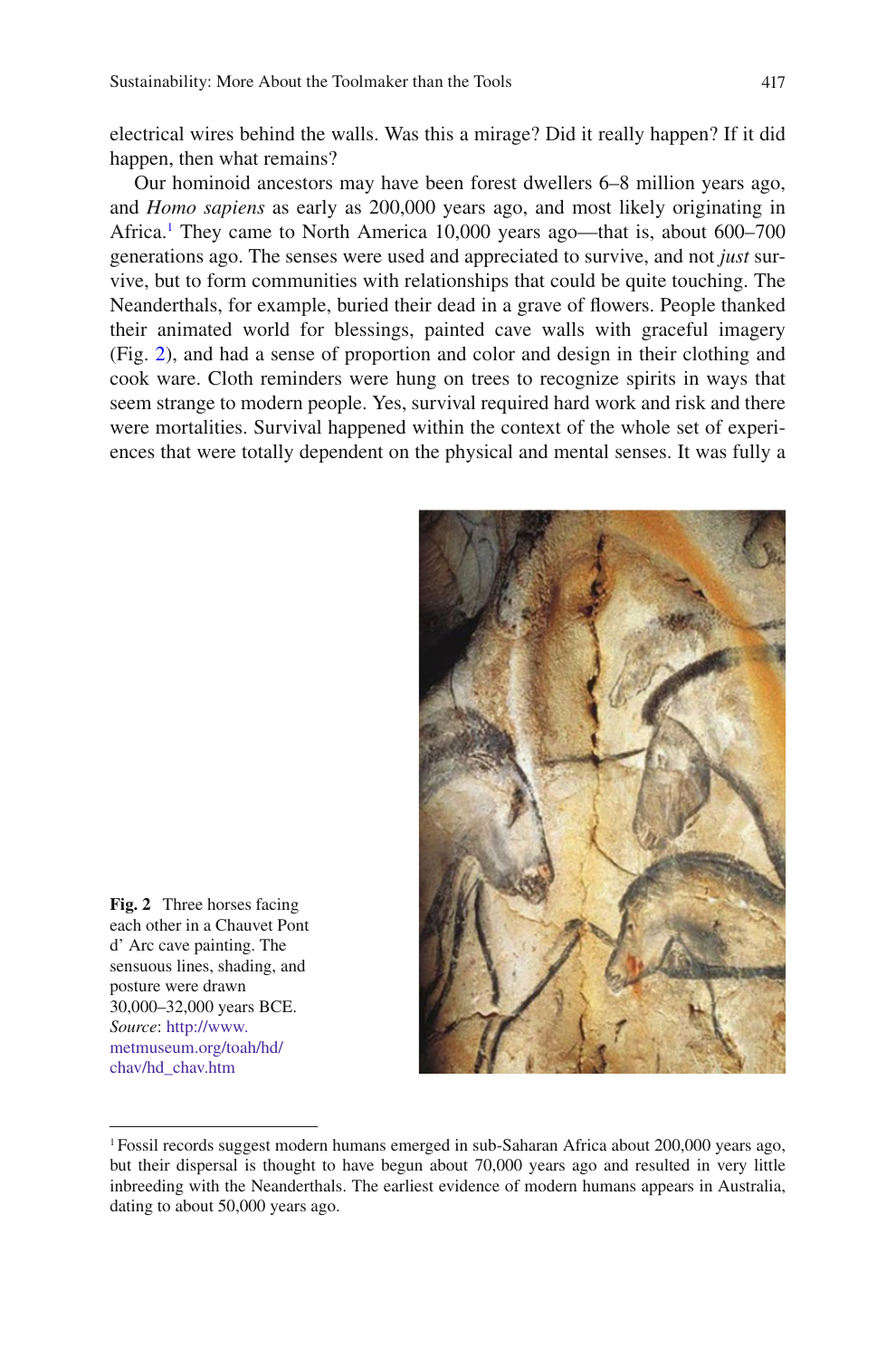world of relationships that evolved from pre-existing relationships with animals and plants, and of the environment and its inhabitants. We have that legacy in our genes, our physical potential, and our neural networks. It is a set of pre-requisites inherited at conception and given potential at birth. It is unavoidably a part of us.

 This inheritance should be considered the all of "you," because we don't acquire genetic traits rapidly. At 20 years per generation, our oil-based society of 100 years is five generations distant from the 5,000 to 10,000 generations since *H. sapiens* evolved and a few hundred thousand generations since *Homo* sp. showed up. Yet we have such little knowledge of this tethering to our past because of a constant set of diversions emphasizing a mere part of this inheritance. Our daily connections to the natural world are covered over so much that most of us don't know local birds, plant seasons, where milk comes from, the smell of different kinds of snow, of dirt, or of silence. We are, it seems, several trophic levels apart from the reality of food source, food preparation, and how to consume it while being fully present. The separations may seem to be about the external or physical world, but are carried within the mind of individuals and groups.

#### **Examples for Individuals**

 It's not that we must return to some idyllic or imaginary past, but that we must appreciate that this heritage is within us, and that it has qualities to respect and nurture. But the nuances of those qualities may seem so invisible in modern life that they seem to not exist. Here are some examples of how that sometimes-subterranean legacy is exposed.

#### *Recovery from Gallbladder Surgery*

Ulrich (1984) examined the records of different groups of patients who had undergone gall bladder removal. The first group had a window view of a natural scene (trees) and the second group looked at a brick wall (Fig. 3). The two groups received the same post-operative medical attention and lived on the second and third floors of the same hospital wing. Their rooms were of similar dimensions and had one window. The first group recovered faster than the second group, with an average stay in the hospital of 8.0 days, compared to 8.7 days for the group looking at the brick wall. They received fewer negative evaluations by staff (1.1 vs. 4.0 per patient), and took fewer painkillers.

#### *Greenness and Psychological Health*

 Other studies reveal how exposure to natural systems has a restorative effect on indicators of stress or well-being (Kaplan 1995; Ulrich [2007](#page-16-0)), including attention-deficit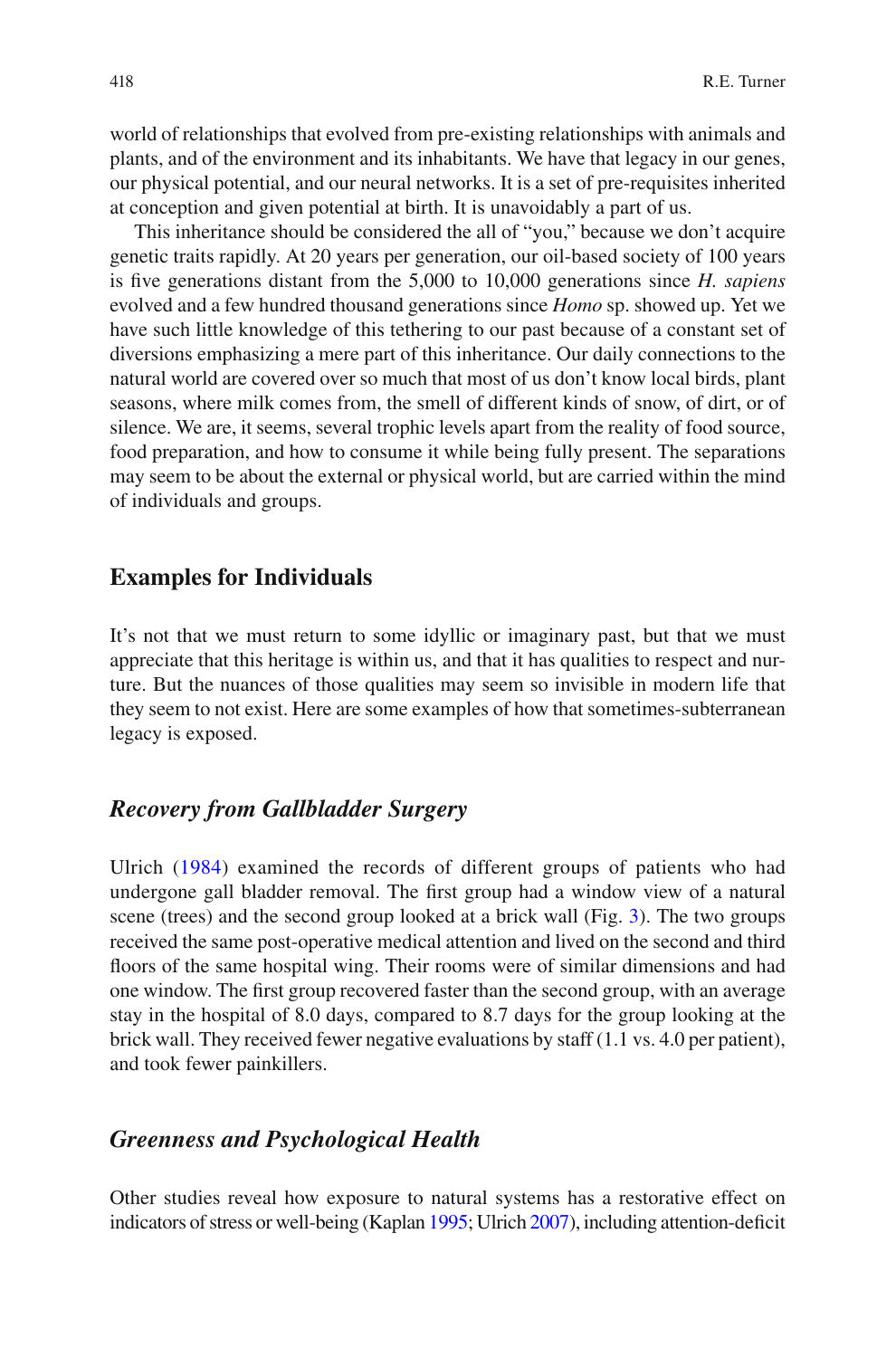<span id="page-5-0"></span>

Fig. 3 The two views of patients undergoing gall bladder removal (Redrawn from Ulrich [1984](#page-16-0))

activity (Kuo and Taylor  $2004$ ). Ulrich et al.  $(1991)$ , for example, had 120 subjects view a stressful movie, and then exposed them to six different natural and urban settings while monitoring changes in various indices of stress (e.g., blood pressure, heart rate, muscle tension, skin conductance). Recovery was faster and more complete when subjects were exposed to natural rather than urban environments. The natural setting was accompanied by sustained attention. Taylor et al.  $(2001)$ found that inner-city girls (and interestingly, not boys) were positively affected by the naturalness of the view from their high-rise urban homes. For girls, the variance in test concentration, impulse inhibition, and delay of gratification was all directly related to their self-discipline, and 20% of that was related to the naturalness of the small natural setting near their home.

#### **Examples for Societies**

 It was only a few hundred generations ago that our ancestors lived without written communication, having evolved to that state in intimate contact with the natural world by using all of their senses (Abram [1996](#page-15-0)) and in intimate social gatherings. They had to cooperate to survive and so it is easy to imagine that evolutionary pressures are involved to support cooperation and to dissuade maladaptive tendencies. Children, for example, spontaneously begin to demand fairness/equal treatment for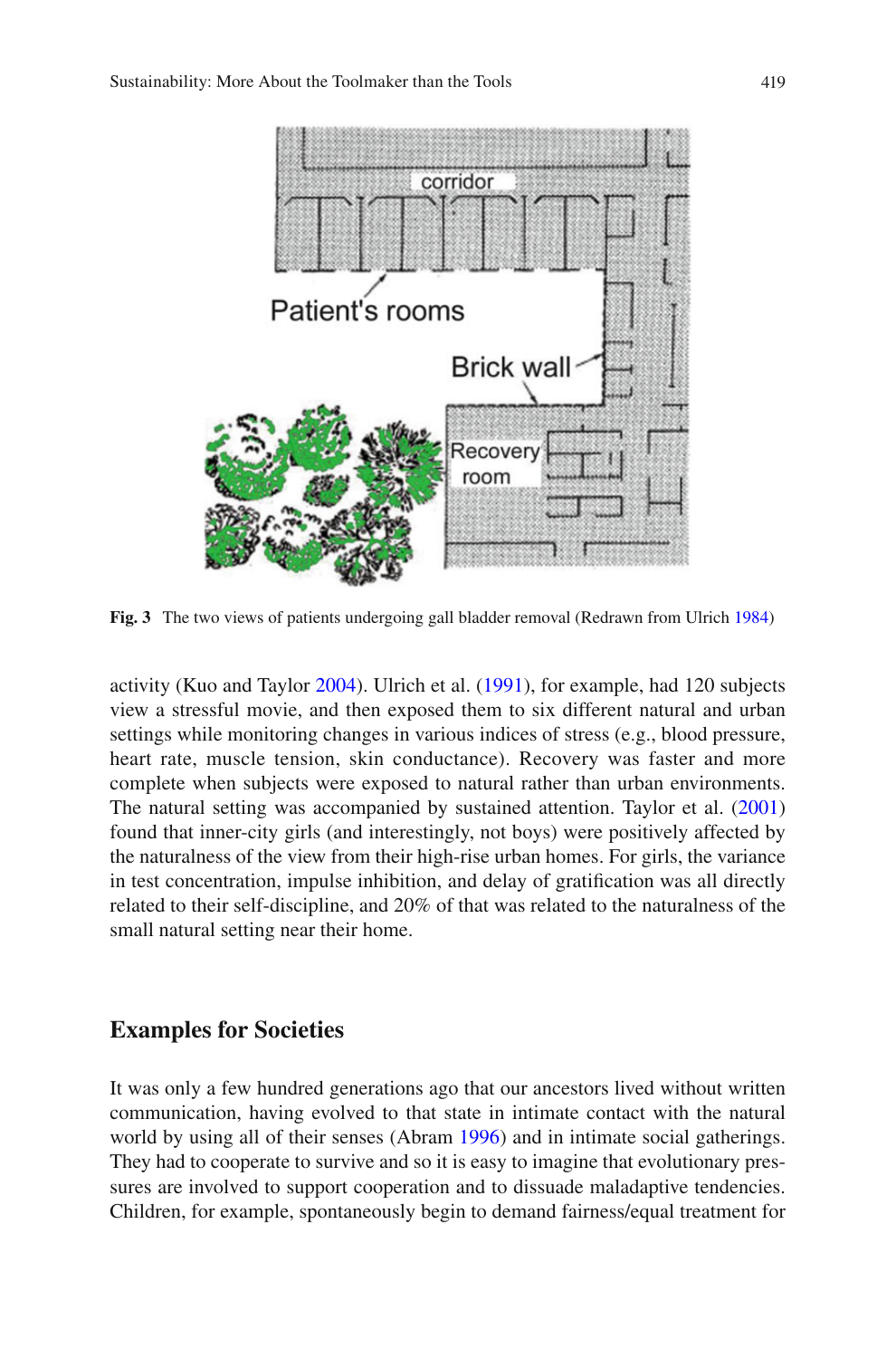others ("pro-sociality") between 4 and 7 years old, at the same time that their interest in fairness begins to favor their peers (Fehr et al.  $2008$ ). These and other inheritances are expressed in individual and group preferences. Their influence may be nuanced, for example, as in the innate aversion to unequal rewards for equal work by monkeys and dogs (Brosnan and de Waal [2003 ;](#page-15-0) Range et al. [2009 \)](#page-16-0) . They may be complex, like the decisions affecting cooperation or defectors in group dynamics (Semmann et al. 2003); and they may be subtly hidden in the social matrix like the changes in altruism as population density rises (Levine [2003 \)](#page-15-0) . The political behavior of chimpanzees and early human societies suggests that *we have evolved to maximize our interactions at the small-scale, at the personal scale* (de Waal 2007; Boehm [1999](#page-15-0)). Gandhi (1909) emphasized how the basic goodness and cooperative nature of people at this personal scale *was* the history of the world, and that the written formal history was a thin veneer of exceptions covering over these mostly invisible daily interactions.

 This desire for fairness and equal access is one of the fundamental requirements for peaceful cooperation at the personal level and the group level. Wilkerson and Pickett  $(2009a, b)$  have illuminated the dozens of strong relationships between income inequality and social problems, including mental illness, incarceration rates, teenage pregnancy, illiteracy, obesity, drug abuse, and education performance (Fig. 4). The social stratification in income distribution reflects strong societal differences in material inequities permeating developed and underdeveloped countries. The lessons of history are that strong social inequalities cannot be sustained.



 **Fig. 4** There are many direct relationships between the scale of income disparity and negative social attributes that are discussed in Wilkerson and Pickett (2009a, b). This is one example (Redrawn from [http://www.slideshare.net/equalitytrust/the-spirit-level-slides-from-the-equality](http://www.slideshare.net/equalitytrust/the-spirit-level-slides-from-the-equality-trust)[trust\)](http://www.slideshare.net/equalitytrust/the-spirit-level-slides-from-the-equality-trust)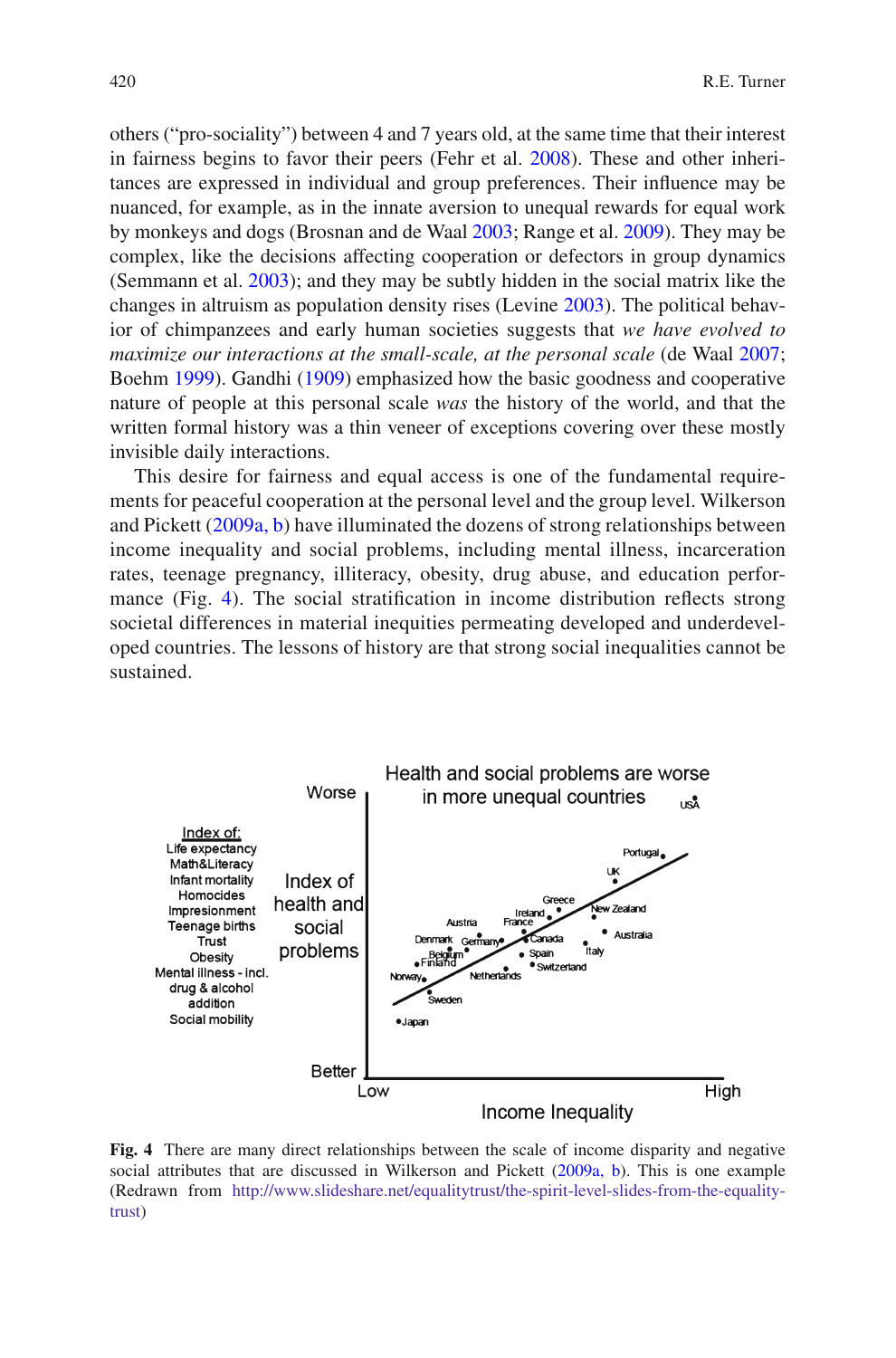# **Contrasting Options**

 Sustainable systems, or nearly sustainable ones, existed in the New World before Europeans arrived. They were not static, and obviously did not successfully resist the more aggressive invaders intent on a growth economy whose wealth was distributed in a highly stratified society. Their social structure is an example that we might learn from as we re-invent our governance for the new conditions.

# *Balinese Rice Farmers*

 The Indonesian island of Bali has a water distribution network dependent on the rains whose amount is seasonal and dependent on elevation. J. Stephen Lansing studied this system for decades and wrote an outstanding summary of the linked geology, history, culture, and ecology of this resilient landscape as it was challenged in the modern era (Lansing 2007; Fig. 5). Water is distributed by a sys-



 **Fig. 5** The cover from Lansing's book "Priests and Programmers" illustrating a temple up the mountain that regulates water flow

tem of canals, tunnels, streams, and weirs. The availability of water determines the number and kinds of crops that are grown and pests. The pests come from adjacent fields and can be controlled by large-scale withdrawal of their habitat via drying fields and synchronous planting/harvest rhythms. So there is a kind of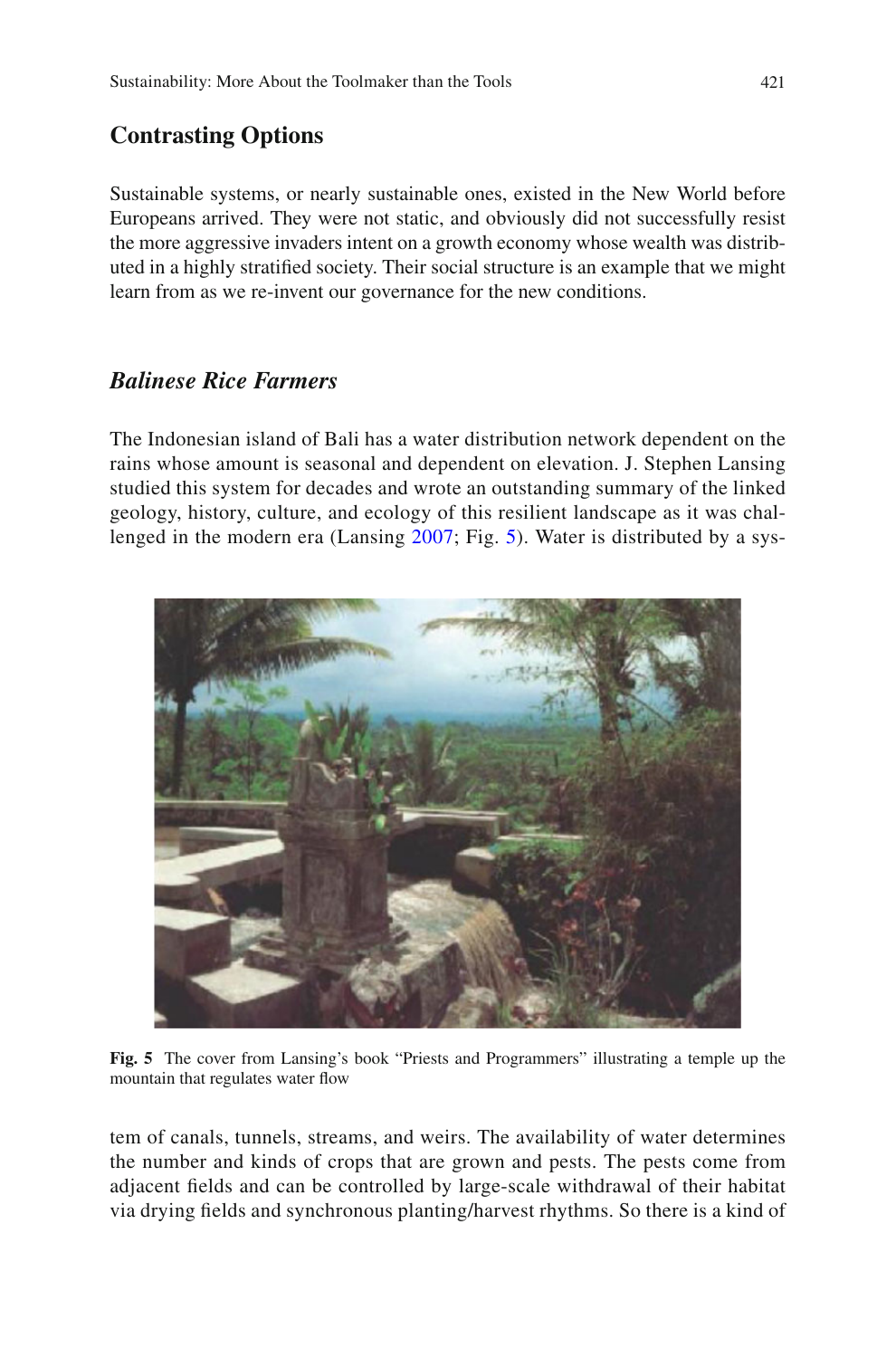benefit–cost calculation made to control pests by timely and large-scale water withdrawal, and having water delivered for the crops. And this balancing was orchestrated by the temple priests who attentively dealt with the strictly agricultural, as well as the related social issues. To the Balinese, the relationship between the natural environment and the social environment were interdependent, and not linear. Effective management required cooperation across all watersheds, and even beyond. Lansing says that "essentially, water temples establish symbolic connections between productive groups and the components of the natural landscape that they seek to control. The natural world surrounding each village is not a wilderness but an engineered landscape of rice terraces, gardens, and aqueducts created by the coordinated labor of generations of predecessors. Anthropomorphic deities evoke this residual human presence in an engineered landscape."

 The very success of the system kept it invisible to the colonial Dutch and then the post-World War II administrations. They were illuminated to the non-Balinese only in the early 1970s. It was then that the Green Revolution undercut the traditional cropping system in a way that resulted in competition for water and unresolved dissatisfactions, a patchwork of habitats harboring many pests that were never constrained, and poor harvests. The role the intricate and self-sustaining social network was eventually recognized and re-fortified, and the formerly invisible threads of cooperation was sanctified by bureaucrats who recognized a system that they could not do without. The top–down approach control structure was minimized and the bottom–up and integrated social network it harmed was being restored.

#### *Columbus*

The historian Howard Zinn (2003) describes Columbus as an excellent navigator and a brutal colonialist. He quotes the journals of a Christian priest (Las Casas) who said the Spaniards "thought nothing of knifing Indians by tens and twenties and of cutting slices off them to test the sharpness of their blades." Half of the 250,000 Indians on Haiti died within 2 years from murder, mutilation, or suicide. Las Casas estimated that "from 1494 to 1508, over three million people had perished from war, slavery, and the mines. Who in future generations will believe this? I myself writing it as a knowledgeable eyewitness can hardly believe it." Columbus loaded 500 Awarak slaves on the return voyage from the Caribbean, and 200 died on the way.

 These cultural atrocities attributed to Columbus were not the exception, of course. The English spread smallpox in woolen goods given to the Mi'kmaq of Nova Scotia (circa 1713) and the 24 Nov 1752 reward for their scalps was in effect for more than 200 years (Paul 2000). What is instructional, however, were the Native American societies existing in Columbus's time. The Awaraks had greeted him with a hospitality not found in Europe. They shared all they had with him, as they did with themselves. Zinn  $(2003)$  writes that: "Columbus and his successors were not coming into an empty wilderness, but into a world which in some places was as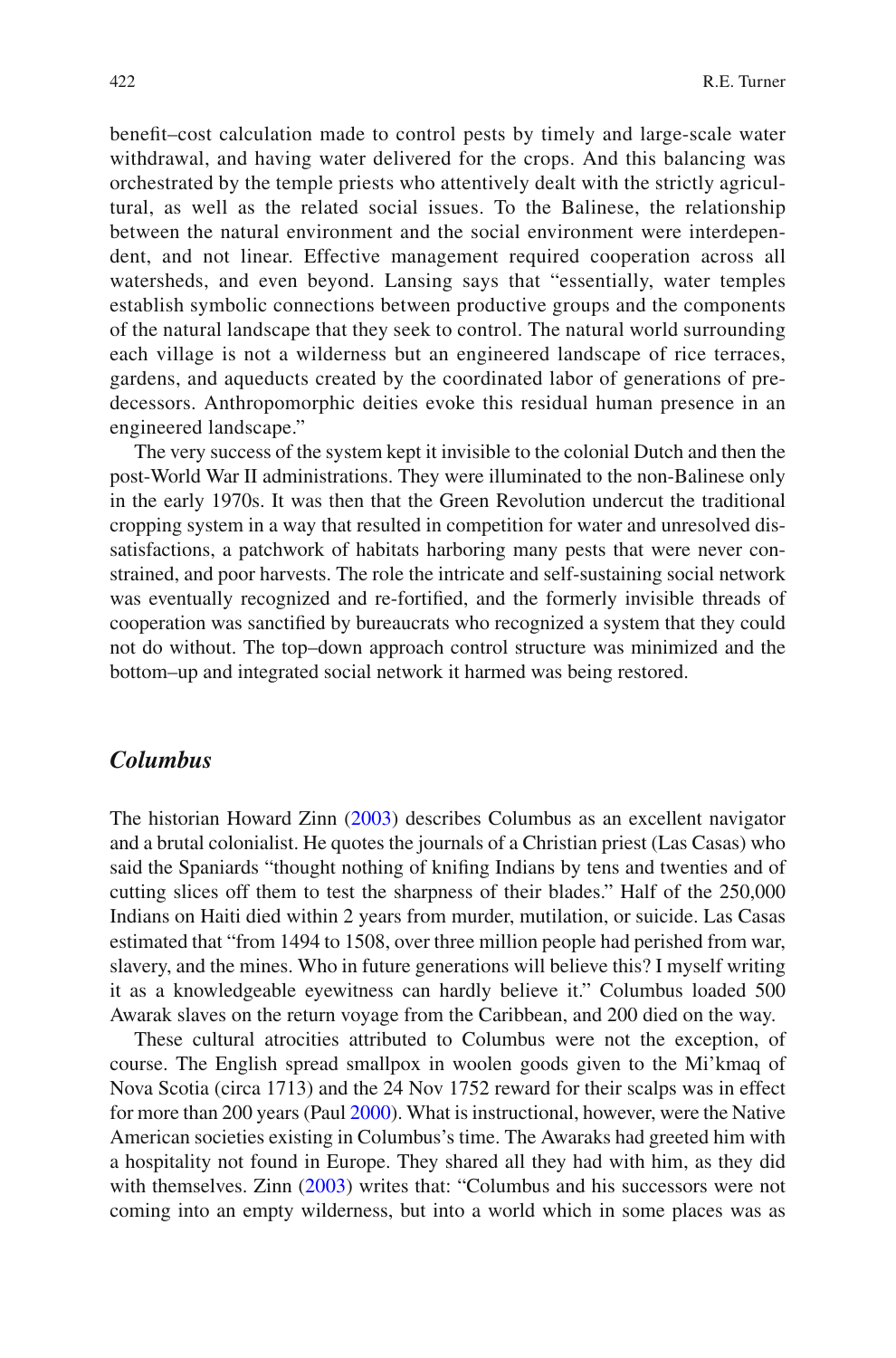densely populated as Europe itself, where the culture was complex, where human relations were more egalitarian than in Europe, and where the relations among men, women, children and culture were more beautifully worked out than perhaps any place in the world." And that "they were people without a written language, but with their own laws, their poetry, their history kept in memory and passed on, in an oral vocabulary more complex than Europe's, accompanied by song, dance, and ceremonial drama. They paid careful attention to the development of personality, intensity of will, independence and flexibility, passion and potency, to their partnership with one another and with nature." Zinn  $(2003)$  says that that  $2\%$  of the population owned 95% of the land in Europe, at the very time that there were sustainable societies of fairness and harmony in the New World. This is quite a contrast.

#### *Deganawidah*

 Not all societies in the New World were in harmony, of course. The transformative agents that arose demonstrate that fundamental changes could occur within a generation and illustrate some of the elements that sustain their influence. Deganawidah was one of these influences. He was born to a Huron woman in what is now New York circa five centuries before Columbus arrived. The Huron were a warring tribe then and rejected his message of peace. Deganawidah left them to begin a pilgrimage that eventually united a confederation of Haudenosaunee tribes (the Great Iroquois Confederation), which the Huron eventually did join (Johansen and Mann  $2000$ ). Deganawidah was accompanied by Ayowenta<sup>2</sup> who he rescued from both bitterness and cannibalism.<sup>3</sup> Red Elk's description of Deganawidah's teachings (<http://www.manataka.org/page1639.html>) speaks of the Way of Great Peace, which taught the need for balance within society that began within the individual. When there was a balance of male/female within the individual, then peace expands out to the other gender, then to family, and eventually to other tribes. The tribe was governed as a living system of human consciousness for all, and was not focused on the individual. The decision matrix for the tribe was complex and inclusive. No individual, gender, or age group made a decision for the tribe. The males on the war councils could be removed by the Council of Grandmothers who may have nominated them. Further, the women made moccasins and so no war would last long without their support. Their governance structure and attitudes formed the basis for much of the Constitution of the United States and the US Declaration of Independence.

 <sup>2</sup> Ayowenta is the Onondaga spelling of Hiawatha, who is *not* the imaginary person of H.W. Longfellow's poem.

 <sup>3</sup> Ayowenta is sometimes also known as the "Translator" because of Deganawidah's presumed speech impediment.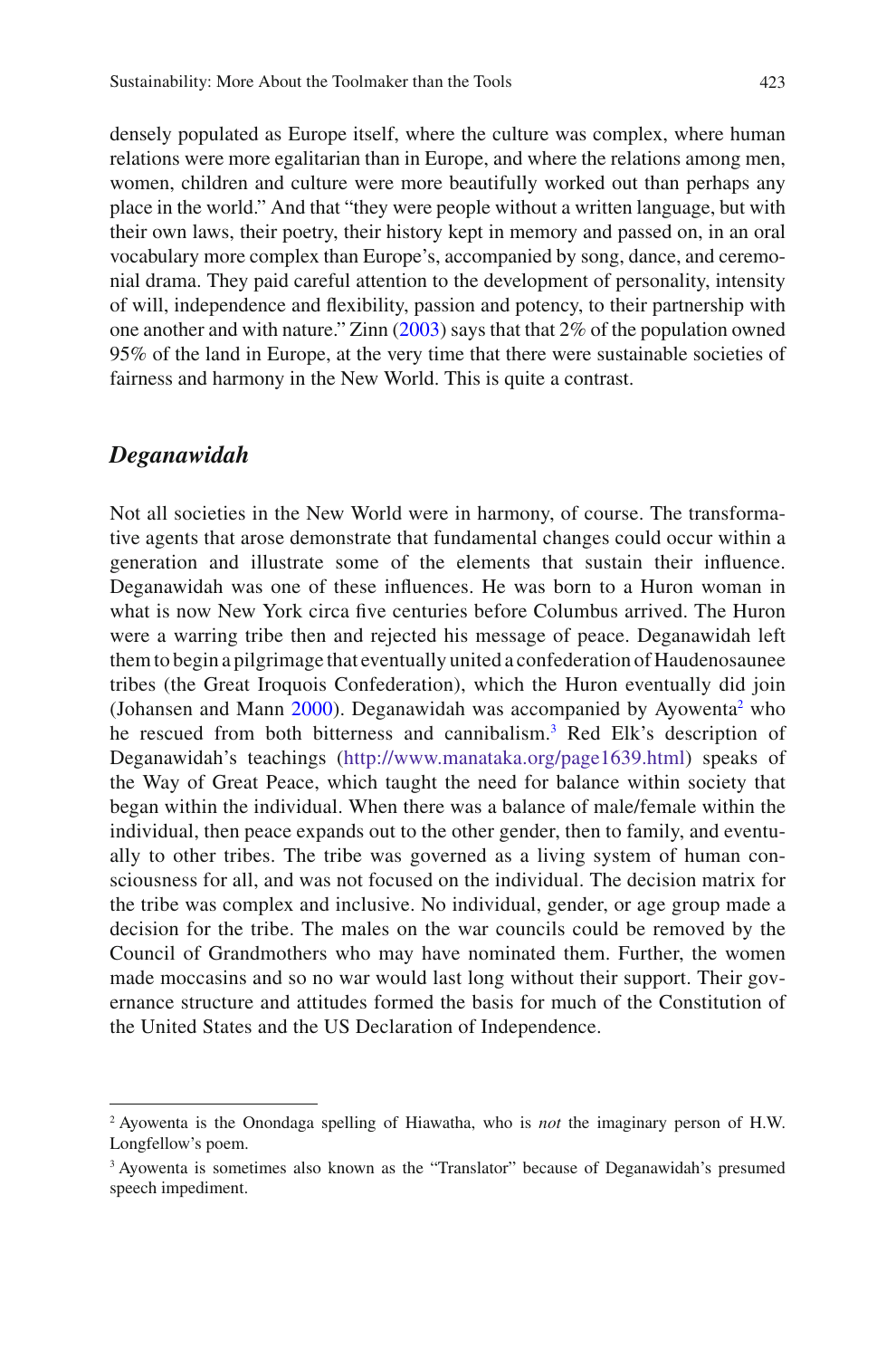#### **Modern Analogues to Work with?**

 An explicit societal effort is required to overcome those parts of our genetic inheritance that produces undesirable outcomes. The good news is that our inheritance also includes the indestructibly decent and desirable possibilities to do that. It is not that there are "bad behaviors" to be pushed away, but that we need to be inquisitively aware of them, lest they become manipulated by omission or active external influences. Here are two simple examples: (1) my experience in England, at times, is that people are expected to stand in a line when waiting on a bank teller, at a post office, or for a ticket. If someone ignores the line to squeeze ahead of others, then more than one person will tell them quite directly to "queue up," "take your turn, mate" or "we all want to get this done, just like you; now get to the back of the line." In other countries, there are sharp elbows and no line. It is a stronger social instruction if more than one individual responds; (2) there is a "social trap" that I use in class to discuss the social contract. It involves a mattress falling of the roof of a car blocking the road to the cars behind; the driver carrying the mattress does not realize that the mattress fell off, and continues on, but the mattress is now blocking the road. One option for the first driver behind the mattress now lying on the road is to wait for an opening in the oncoming traffic. This takes time and the traffic logjam in that lane grows as each driver sequentially finds the mattress blocking the path forward. It only takes one person to move the mattress to the side of the road so that everyone can continue without further delays.

#### *Viticulture*

 Vineyards are ecosystems managed for decades. The producers are usually skilled, but I doubt that most think they know everything about making and marketing wine, or that there are no more surprises. Many vineyards are more than 100 years old, and are the result of transplanted expertise whose viticultural roots are perhaps thousands of years old. These vineyards and others in the world have formal and informal means to improve the harvest—governmental policies, extension agents, scientists, accountants, familial apprenticeships, and export–import industries. Developing and maintaining sustainable systems is hardly so simple or well evolved as vineyard management. But there are similarities. The interactions must evolve, there are external influences, and we tend to think of ecosystems as producers of something. Ecosystem management views are often subsumed by an economic view of the world, so a product–service relationship may be espoused. I think this is shallow view, but it is an influential view. And in the process of selling a product, society has often hypocritically promoted its abuse. There is often a great deal of hypocrisy, for example, with governmental and personal promotion/acceptance of the well-documented and unhealthy consequences from drinking and smoking for the consumer and those around them.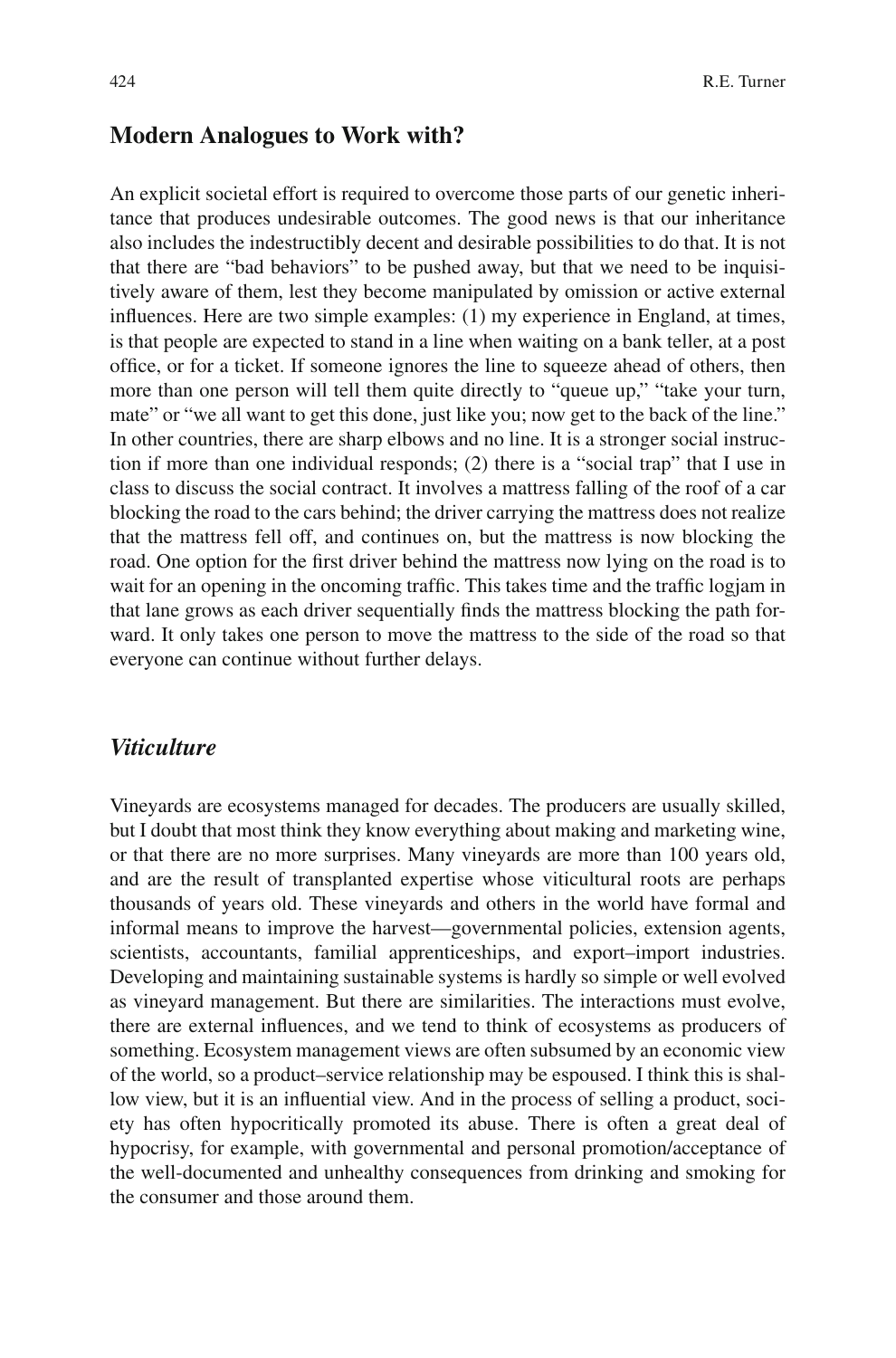### <span id="page-11-0"></span> *Smoking Laws*

The present restrictions on smoking in public spaces were difficult and took years to implement (and are not completely in place) despite an incredible array of research results, support from health professionals, and angry non-smokers. The tobacco industry executives did not go to the funerals of our relatives dying from emphysema. Those that went through the social change might recall the struggle to minimize the discomfort of telling our smoking friends that they could not smoke in our homes, or that we would not be able to socialize in "smoky" joints with them. Parents had to persuade children that it was not a "cool" behavior within the context of a torrent of advertising saying otherwise. And this was just a change in smoking laws, which seems like light work compared to what it will take to make the transition into sustainable systems!

# *Wetland Protection*

 Are there good predictors of success (and failure)? For example, what makes for a successful restoration program when viewed at a societal level? LaPeyre et al.  $(2001)$  addressed both of these questions in an interesting and straightforward way using a traditional scientific analysis, and with results that non-scientists might appreciate (Fig.  $6$ ). They conducted a statistical analysis of factors



**Fig. 6** A statistical analysis of factors influencing wetland protection and management in 90 nations (conventions, area, participation). The stronger the response, the more influence that factor has on environmental quality (Adapted from LaPeyre et al. 2001)

influencing wetland protection and management in 90 nations. The measure of success was an amalgam of several indicators of wetland protection, including the number of RAMSAR sites and when they received designation, the total wetland area protected, and the percentage of wetland area protected. Various social and economic factors were examined to see how much they influenced the dependent variable (wetland protection). The independent variables included national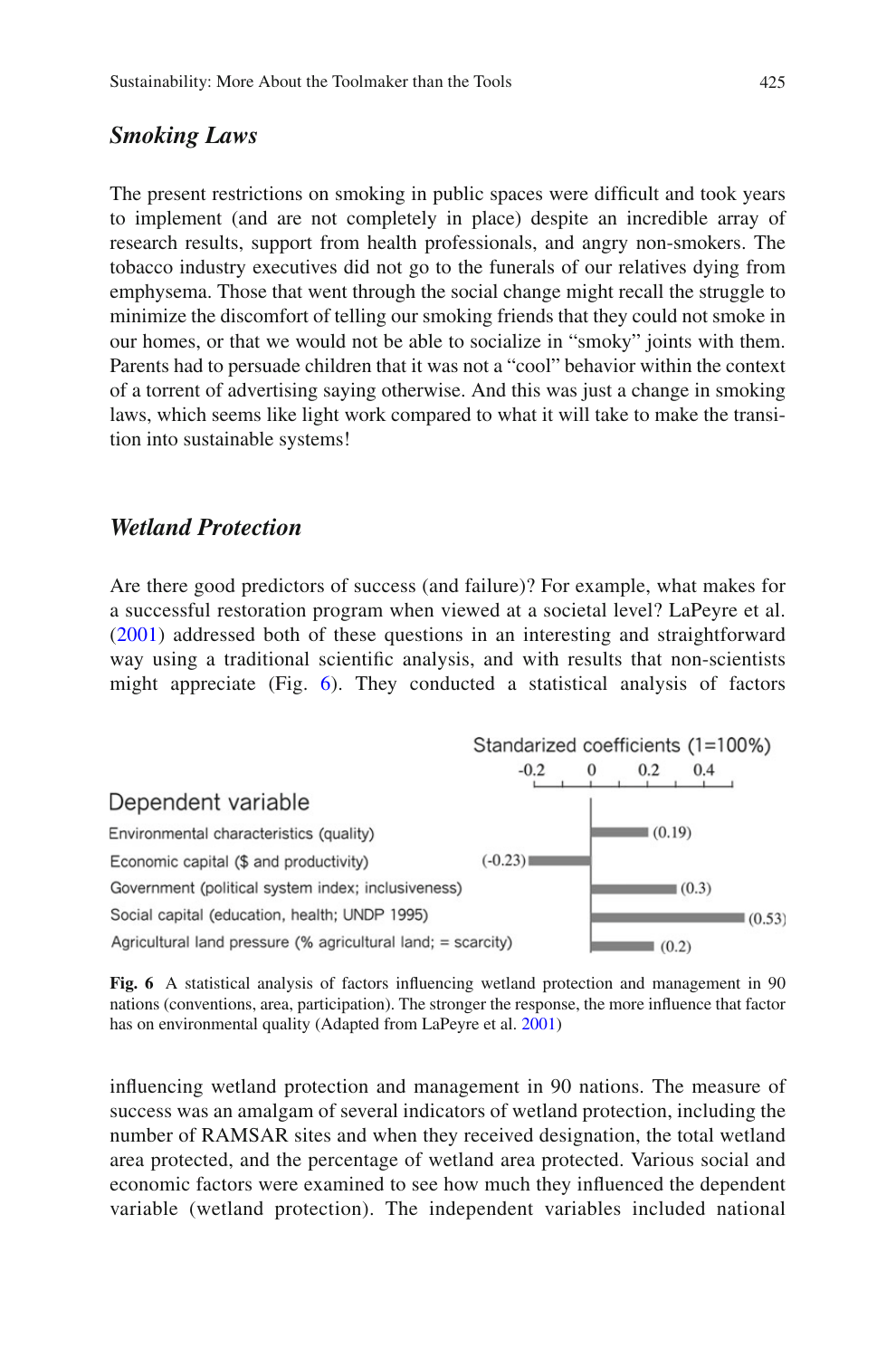indices developed by others on: (1) social capital (e.g., health and education), (2) economic indicators (economic growth, trade, per capita earnings, investment), (3) governmental characteristics (various indicators of shared governance and openness), (4) environmental characteristics (air and water quality, government actions in protection treaties, and citizen participation), and (5) land pressure (primarily agricultural development).

The essential points of what they found are summarized in Fig. 6. The factors that had a positive influence on the quality of wetland protection and management were the quality of the environment, the openness and inclusiveness of government, the quality of the nation's social development, and, lastly, the expansion of agriculture. A negative influence was the degree of economic capitalization. I interpret these results as support for the following conclusions. First, the scarcity of wetlands brings appreciation for their losses and value, so that when agricultural expansion results in a regression of wetland area, then people and governments tend to respond with a heightened sense of the need for wetland protection/management. Second, this response is more likely to occur when citizens appreciate environmental quality and also have the means of responding. But this favorable response is more likely to happen when the governmental structure is receptive to these reactions through all types of interactions, including through local, regional, national, and non-governmental organizations. The negative relationship between wetland protection and indices of economic capital is due to the pressures for using the wetland area or capturing the social services of wetlands (a public benefit) for private gain. Greed, in other words, is not known as being an altruistic social attribute, or, to put it more benignly, economic activity is an imperfect measure of the general welfare.

 My argument is that there are reciprocal interactions between environmental quality (hence sustainable systems), and the society's interests or appreciation for them. If social capitalization is necessary to initiate and sustain environmental quality, then isn't there a positive feedback between the health of society and its ecosystem (and I will leave the definition of "health" for the reader to interpret in their own situation—I am asking only for one to think about it)?

#### **Social Learning and Punishment**

 Experiments and comparative analyses within and among cultures have unequivocally demonstrated that many individuals will be "fair" in situations when they have no recognizable benefit in terms of reproduction, food, economics, or status, and that they will punish unfairness. Perhaps paradoxically, the role of punishment is a positive influence on cooperation (punishment must not generate significant permanent counter-acting resentment), promotes social learning and supports institutions governing resources held in common (Sigmund et al. [2010 \)](#page-16-0) . The drain of free riders (hitch hikers) is held in check, and the costs of punishment are outweighed by the increased gains from cooperation (Gächter et al. [2008](#page-15-0)), but only "if complemented by strong social norms of cooperation" (Herrmann et al. [2008](#page-15-0)). Social learning is, therefore, not entirely dependent on hereditary influences (Henrich et al.  $2010$ ).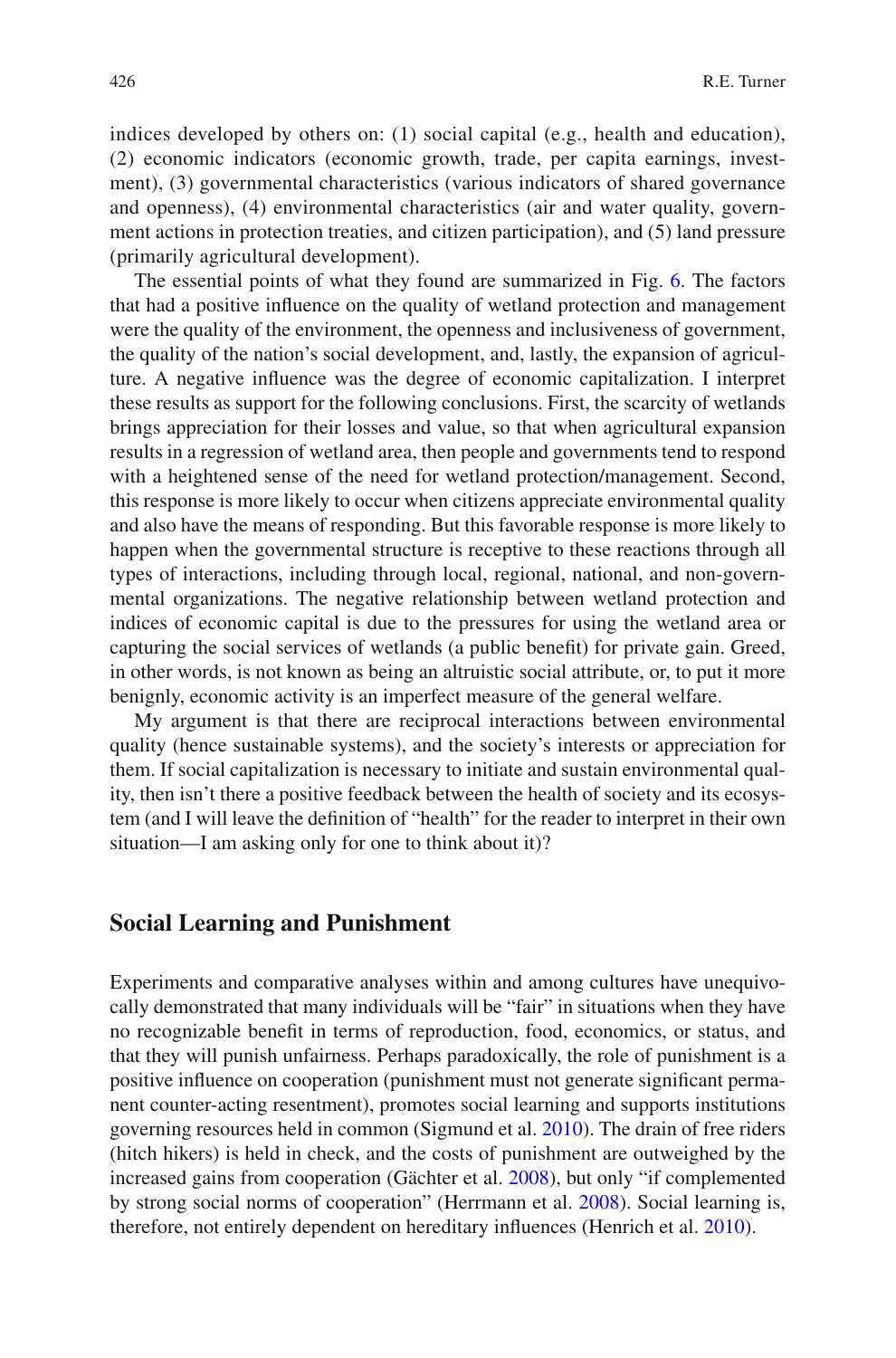#### **The Edge of the Precipice**

 It is not necessary to "go back" in time to be the kind of creature you are. The genes from the past have come forward to us. I am asking that people change not their genes but their society, in order to harmonize with the inheritance they already have (Shepard [1996](#page-16-0)).

This is already a crowded planet and getting warmer. There are  $107$  million  $km<sup>2</sup>$ of habitable land on earth and seven billion people. That means that there are 1.53 ha (3.76 ac) per person. From that 1.5 ha per person come the materials for cell phones, cars and computers, trucks, cement, etc. The land is where people labor to provide the beans for a double-latte grande, wheat, flowers, fruits, and fructose. Energy reserves are dwindling and water is already re-cycled multiple times. If we are going to build sustainable systems that are desirable, then, based on the examples discussed, it will not be helpful to stratify the remaining resources further between haves and have-nots. Doing so is incompatible with our deeply social nature that is cooperative and that values fairness and equitability. This book is about building sustainable systems, which is to say that it is about social contracts.

 A sustainable system does not have to be a pleasant one, *but it could be* . The science of sustainability brings clarity, and is absolutely essential to understand the qualities of managing coupled human–natural systems. But why will a sustainable system not be just another industrial model of efficiency, of mass throughput, and based on mass survival, but not quality? Can't a dictatorial social system with a stratified social structure survive for quite awhile? Or will it eventually fail because the social contract between individuals is unenforceable? We expect quality in our sustainable systems, but that will not happen, I think, without a pervasively ubiquitous and conscious effort at the individual level, which is what the Great Iroquois Confederation—just one example of many—was all about.

 The dissociation of the individual from the natural world is continuing (Pergams and Zaradic [2008](#page-16-0)) and it has consequences. We can and must acknowledge and work with that disconnection at the personal level to be helpful working within society. I am not arguing, however, to recreate harsh environments, but to respect the human aspects that supported the genetics, or that the genetics gave life to. I think it a reasonable hypothesis, therefore, that the restoration of a few hectares of habitat is, potentially at least, also about societal renewal and health. In the process of restoring ecosystems, individuals and society are re-establishing their relationships with the larger environments they live in, depend upon, learn from, and which many believe must be nurtured if the much-used term "ecosystem sustainability" has meaning.

 This is not going to be easy and we are working against our evolutionary nature in some ways. We spent our evolutionary path, for example, trying to find satisfactory food that tastes good. We now have it at every corner, and many of us are obese. I am not saying to stop eating. We ambled along our evolutionary walk gaining some predictability over food supplies, and now we have the "Dead Zone" at the end of the Mississippi River created as a result of land use practices in an industrialized agricultural landscape. We can put "culture" back in agriculture. We have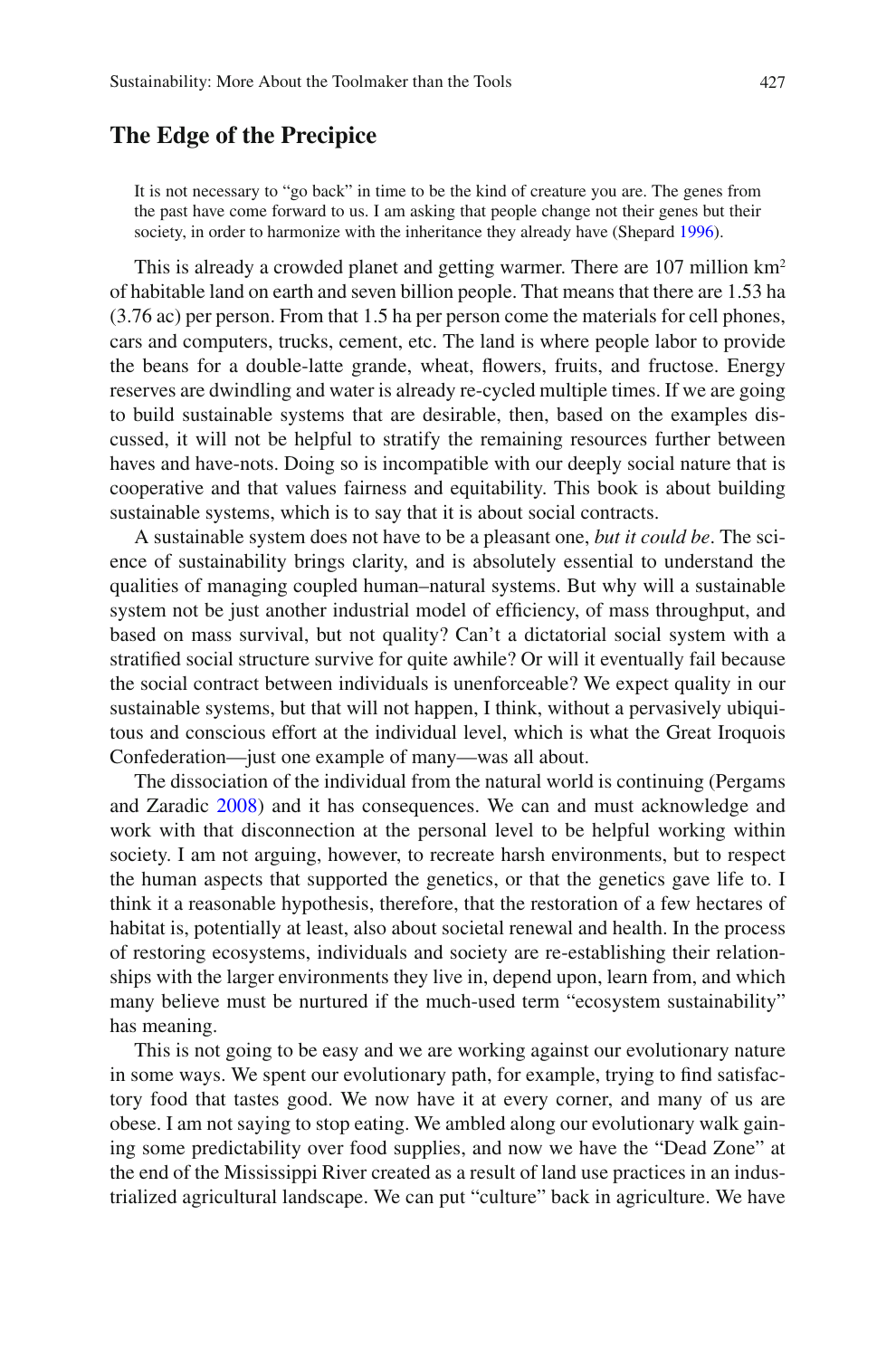an irrepressible—or nearly so—interest in procreating. I am not saying that sex is bad or should be stopped, but that sexual relationships are not automatically isolated from the love in relationships and the touching and constructive emotional content. We once lived in humility, and community respect—and it occasionally became unbalanced. I am not saying that there were not outrageous consequences of unbalanced behavior, but to see that there were also times in history, in our culture, in our life, when things are kinder and gentler. We still have the capability and unbroken human traits of kindness, dignity, and lightness within that survived the bad times, and nurtured good behaviors. I am arguing to see these good aspects clearly and to nurture them actively. Indulgence in ignorance is not a positive attribute, although it may accelerate economic exchange. We have gone forth and multiplied and now have dominion over the earth in many ways. Now what? How will the tension between unbridled individual action (e.g., in economic markets), be resolved to make space for the necessary and dominate collective agreements (e.g., for climate change)? It usually seems like addressing that is a huge mystery to me, but that is not the same as saying it is impossible or undoable or unnecessary. It must include nurturing the innately human social abilities we all have. But we need a new cultural narrative to replace existing ones. It means to open some baggage, to know what is inside, and to be willing to be surprised. The dictums of good behavior and attributes still apply—and must apply one by one, every day, by every person, and together.

#### **The Wabash Rule of 22**

 The movie "Shakespeare in Love" has a scene in which the introduction of Shakespeare's newly completed "Romeo and Juliet" is done by Wabash. Wabash is a nervous character with a terrific stutter and can barely complete a word, much less a sentence. If the play fails this first performance, then the theater is closed. Wabash is the edge of a calamity. Henslowe thrusts Wabash onstage where he gathers himself in a temporary stutter and then ... launches into a brilliant and flawless introduction. He speaks clearly and his sentences flow from one to another with pizzazz and energy that reveals a sincere joy for the play. The audience gives boisterous response and the cast is inspired as it explodes into action. William S, however, expected a disaster and is now confused. He asks Henslowe: "What happened? Henslowe pauses, and then looks straight at him: "It is a mystery" and then turns to continue managing the performance.

 Entire cultures are now unsure about their human heritage. When we dismiss this heritage intentionally or by omission, then we won't have the sustainable planet we aspire to live in. The reality is that unless we recognize that our common collaborative heritage is sufficient, and that we are whole, then a desirable sustainable system is not possible. Here is one way to look at it. A social worker in Quebec told me that there were 22 people compromised by an addictive behavior. The addiction might be an alcohol, heroin, or sex, and the 22 people were generally those closest to the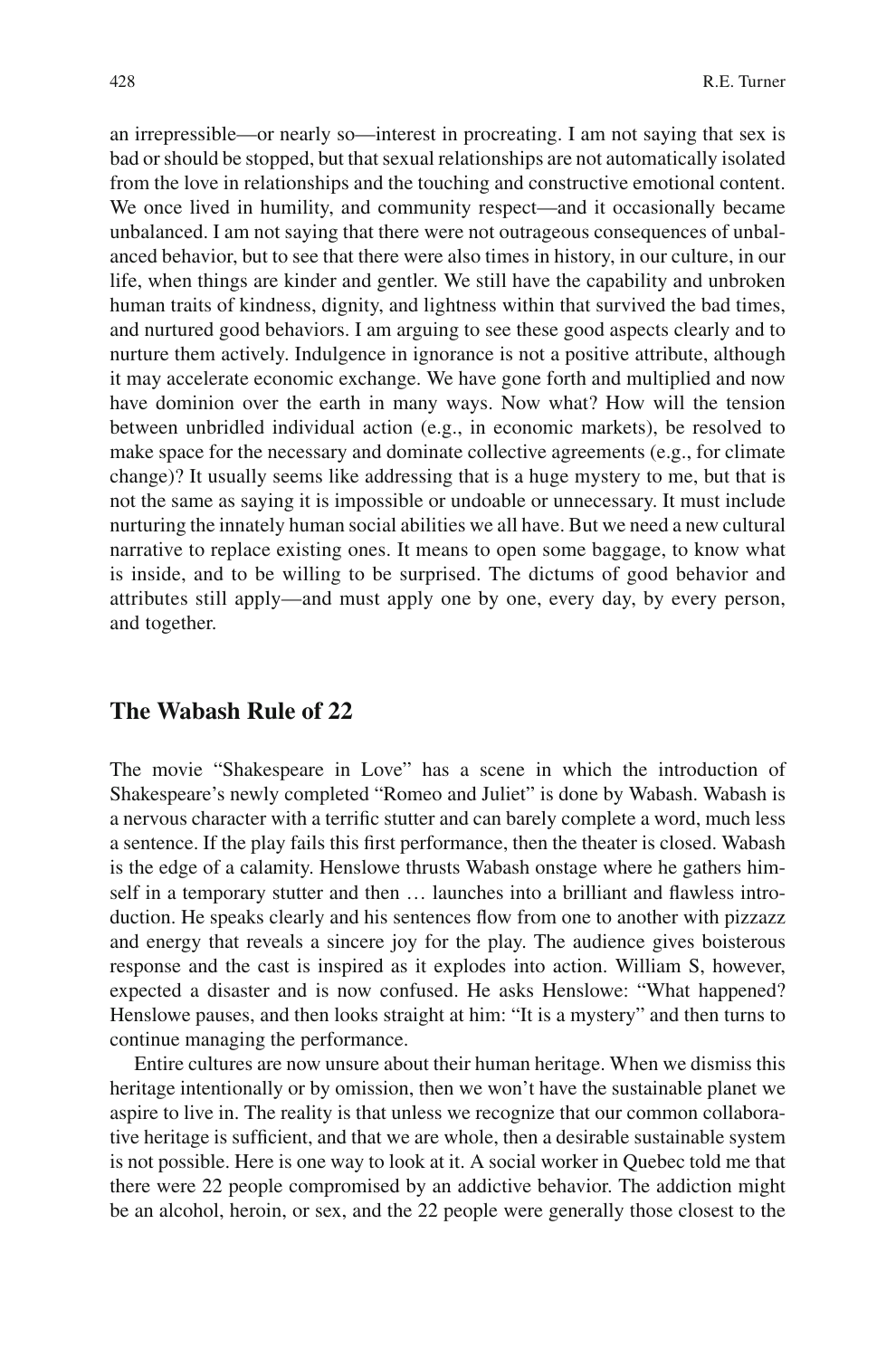<span id="page-15-0"></span>addicted person who was unwilling to confront either the addiction its consequences. We can use the same empiricism to construct what happens when a positive example ripples through society to reach 22 people in a constructive way. And if one is skillful, then it will be multiples of 22. Our heritage may be a buried mystery, but it can be partially known, appreciated and nurtured. We cannot know everything, but we can be part of the theater, participate with enthusiasm, move beyond our fear of stuttering, and deliver our lines with authenticity and with effect. It may or may not be a disaster, but it is the only 'theater' we have, – our only home, our only life, and sole opportunity.

 **Acknowledgments** I thank Mike Weinstein for the encouragement here and in previous collaborations leading up to this effort. I first explored this topic in Matfield Green, KS, at the 2005 Graduate Student Fellowship meeting of the Land Institute (Wes Jackson, Founder). Any inadequacies found herein, however, are the consequence of being a poor student—a "bug" in the web of this life, who has been incredibly fortunate to have experienced inspiring examples in the natural world, benefited from readings, ordinary life with others, and had precious encounters with profound teachers. Financial support was provided by NSF award DEB-1008184.

#### **References**

- Abram D (1996) The spell of the sensuous. Random House, New York
- Boehm C (1999) Hierarchy in the forest: the evolution of egalitarian behavior. Harvard University Press, Cambridge
- Brosnan SF, de Waal FBM (2003) Monkeys reject unequal pay. Nature 425:297–299
- De Waal F (2007) Chimpanzee politics: power and sex among apes. Johns Hopkins University Press, Baltimore
- Fehr E, Bernhard H, Rockenbach B (2008) Egalitarianism in young children. Nature 454:1079–1083
- Gächter S, Renner E, Sefton M (2008) The long-run benefits of punishment. Science 322:1510
- Gandhi MK (1909) Hind Swaraj or Indian home rule. Navajivan Publishing House, Ahmedabad (Re-published in 1938)
- Henrich J, Ensminger J, McElreath R et al (2010) Markets, religion, community size, and the evolution of fairness and punishment. Science 327:1480–1484
- Herrmann B, Thoni C, Gachter S (2008) Antisocial punishment across societies. Science 319:1362–1367
- Johansen BE, Mann BA (eds) (2000) Encyclopedia of the Haudenosaunee (Iroquois Confederacy). Greenwood, Westport
- Kaplan S (1995) The restorative benefits of nature: toward an integrative framework. J Environ Psych 15:169–182
- Kuo FE, Taylor AF (2004) A potential natural treatment for attention-deficit/hyperactivity disorder: evidence from a national study. Am J Public Health 94:1580–1586
- Lansing JS (2007) Priests and programmers: technologies of power in the engineered landscape of Bali. Princeton University Press, Princeton
- LaPeyre M, Mendelssohn IA, Reams MA et al (2001) Identifying determinants of nation's wetland management programs using structural equation modeling: an exploratory analysis. Environ Manage 27:859–868
- Levine RV (2003) The kindness of strangers. Am Scient 91:226–233